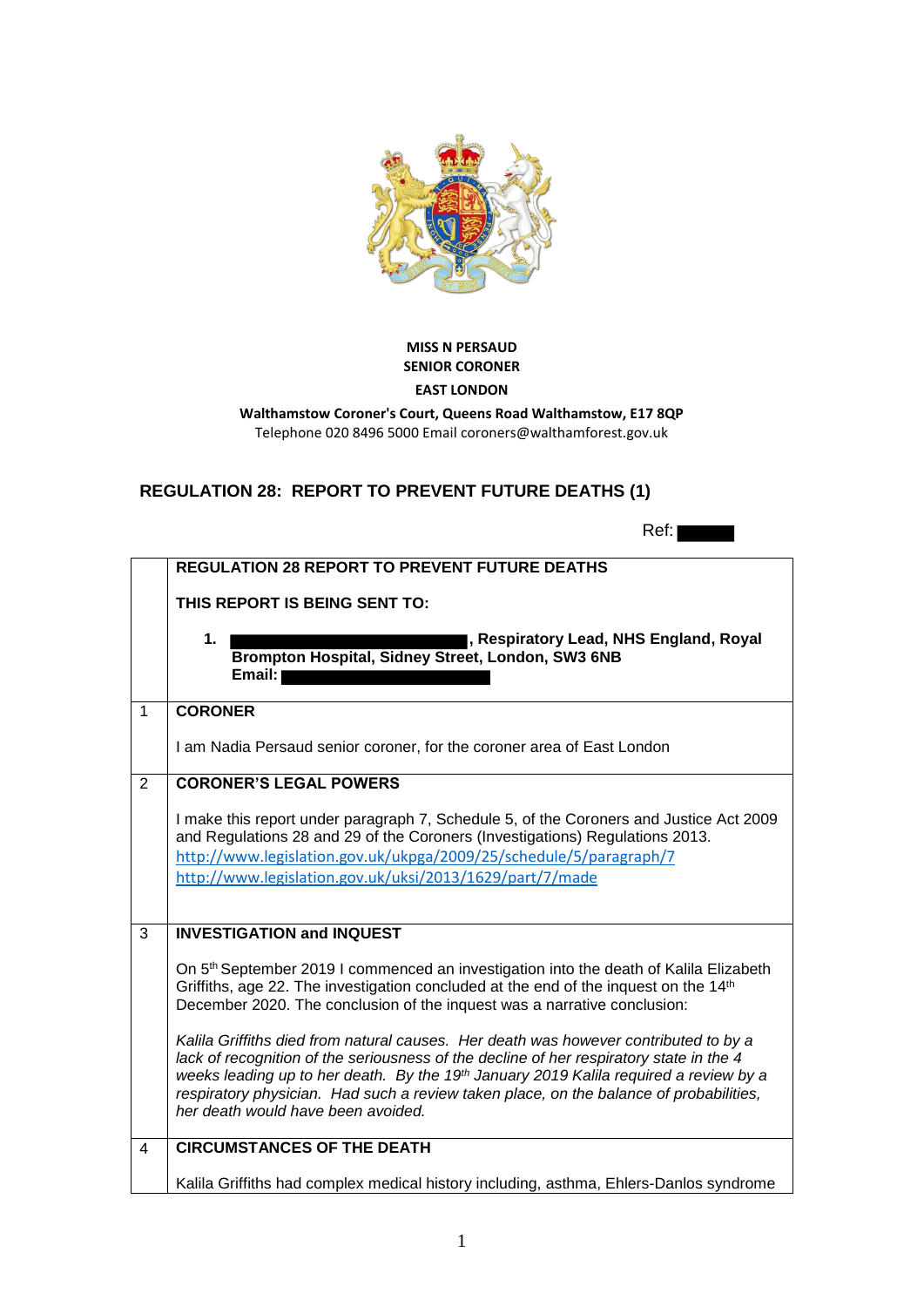and postural tachycardia syndrome. In December 2018 she developed shortness of breath. She attended her GP surgery on the 4<sup>th</sup> January 2019. The GP prescribed medication for a chest infection and for asthma. Despite this treatment, Kalila's respiratory health deteriorated during January 2019 rendering her largely unable to mobilise. She was confined to her bedroom for most of January 2019. Kalila required at least four attendances at her GP practice and two attendances to A & E (6 and 19 January). The second A&E attendance - 19<sup>th</sup> January 2019 - followed a life-threatening deterioration in her breathing. Kalila had recorded an oxygen saturation of 74% prior to presentation at the hospital. She had been unable to speak to the 111 operator and she could be heard with a continuous cough in the background. Notwithstanding her poor clinical state, she was discharged from hospital without the required observation; clinical assessment and history gathering. She required admission to hospital at this time, for assessment by a respiratory physician. Had she received observation in hospital and assessment by a respiratory physician on the  $19<sup>th</sup>$  January 2019, on the balance of probabilities her death would have been avoided. Kalila passed away on the 1 February 2019. The direct cause of death was a pulmonary embolism. Her asthma was found to have contributed to her death.

Her medical management on the multiple presentations over a short space of time, appears to have centred largely on treating the immediate presentation as an isolated event. Insufficient account was given to the risk of ongoing attacks and other complications arising.

The Inquest heard that the general practice and the Trust involved in this case have taken a number of steps to improve the care provided to asthma patients. The Inquest however heard from a number of witnesses that there are concerns about the care provided to asthma patients nationally.

## 5 **CORONER'S CONCERNS**

During the course of the inquest the evidence revealed matters giving rise to concern. In my opinion there is a risk that future deaths could occur unless action is taken. In the circumstances it is my statutory duty to report to you.

The **MATTERS OF CONCERN** are as follows:

- (1) Factual and expert witnesses gave evidence that there are concerns about the management of asthma patients within the NHS as a whole. The National Review of Asthma Deaths ("NRAD"), was published in 2014. This was five years before the care provided to Kalila and six years before the Inquest. Notwithstanding the length of time that has passed, the Inquest heard that eighteen of the nineteen recommendations set out in the NRAD report have not been implemented. The recommendations of importance in this case were:
	- Patients with asthma must be referred to a specialist asthma service if they have required more than two courses of systemic corticosteroids in the previous twelve months.
	- Follow-up arrangements must be made after every attendance at an emergency department or out of hours' service for an asthma attack.
	- Secondary care follow-up should be arranged after patients have attended the emergency department two or more times with an asthma attack in the previous twelve months.
	- Electronic surveillance of prescribing in primary care should be in place to pick up too many or too few preventer inhalers.
- (2) Clinicians raised concerns in relation to the number of different guidelines relating to asthma (NICE Guidelines, BTS/SIGN Guidelines and GINA Guidelines). It was noted that there are discrepancies between the guidelines. This makes it difficult for those general practitioners and emergency care practitioners who are providing care to patients.